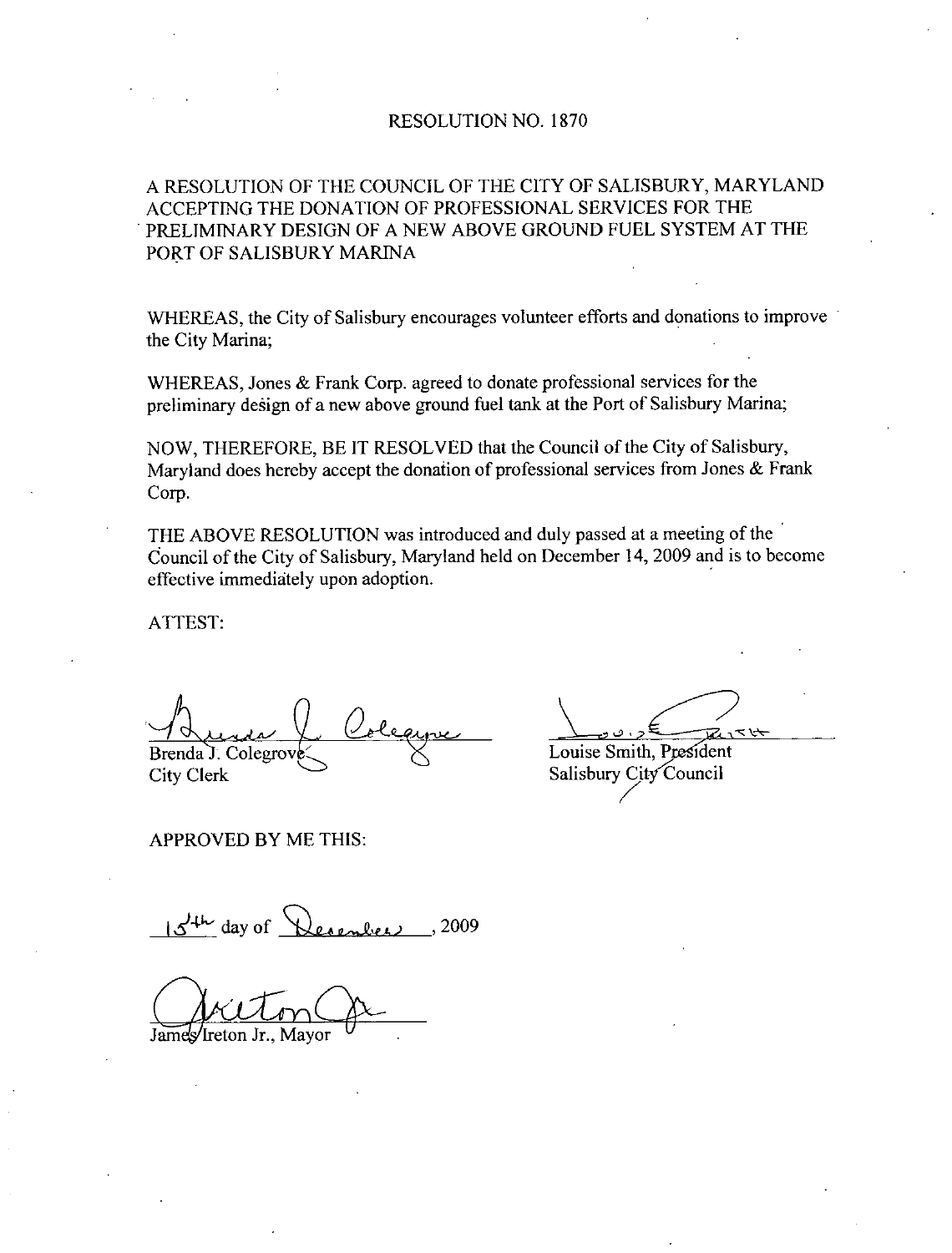

A Team of Teams Making a Difference

Memorandum for: City Administrator

## Subject: Donation of preliminary design services for the fueling facilities and the Port of Salisbury Marina

Attached is a Resolution accepting the donation of the preliminary design services for the fueling facilities at the Port of Salisbury Marina The City Council approved funding for the construction of <sup>a</sup> new above ground fuel tank and pumps for the Salisbury Marina and Mr. William Gordy asked Jones & Frank Corp. to assist in the process Jim Malone and Vernon Redden have assisted Dorine Turner in the project up to the point where the specifications and cut sheets need to go to an Engineer for final preparation to bid Attached is <sup>a</sup> resolution accepting the donation to the City of Salisbury by Jones & Frank Corp, for the preliminary design work at no cost to the City of Salisbury Attached is a Resolution accept<br>design services for the fueling fa<br>Marina. The City Council approv<br>new above ground fuel tank and<br>and Mr. William Gordy asked Jc<br>process. Jim Malone and Verno<br>Turner in the project up to the

Unless you or the Mayor have further questions, please forward this memorandum to the City Council. For any additional questions Unless you or the Mayor have further questions, please forward<br>this memorandum to the City Council. For any additional question<br>you may have, I can be reached at (410) 548-3170 or by e-mail at<br>cmessick@ci salisbury.md.us.

Sincerely,

Newell W. Messick III, P.E. Acting Director of Public Works

Enclosures

1 - Resolution

2 – Letter from Jones & Frank Corp.

NEWELL W. MESSICK III, P.E. ACTING DIRECTOR

> Government Office Building 125 North Division Street Salisbury, MD 21801-4940

> > Phone: (410) 548-3170<br>Fax: (410) 548-3107

Fax: (410) 548-3107<br>www.ci.salisbury.md.us/publicworks/